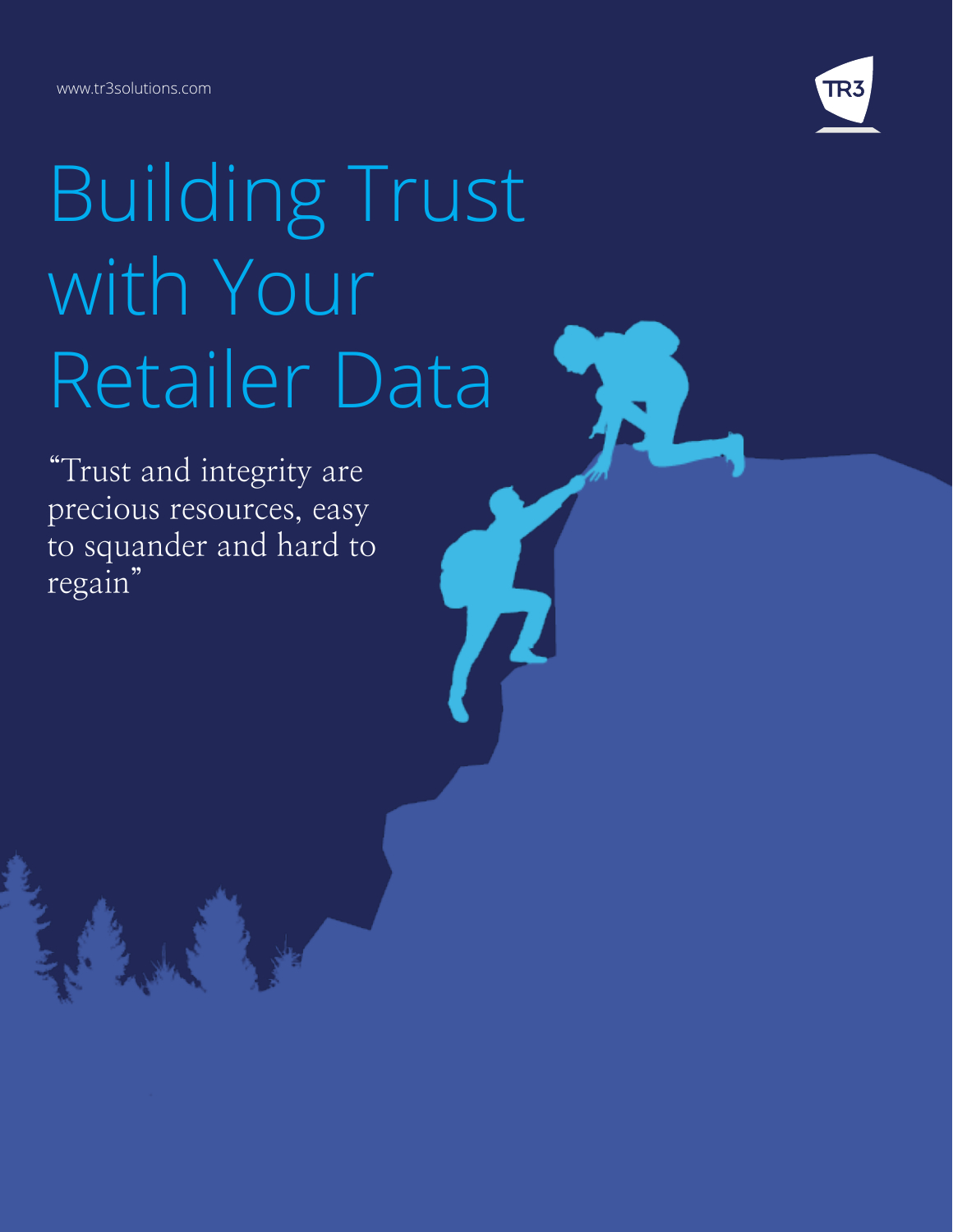CPG manufacturers are taking advantage of retailer data to optimize their businesses, driving sales while reducing costs. This retailer data is being used in daily sales reporting, replenishment decisions, demand planning, data visualization tools, data lakes, and other strategic projects.

The number one concern we're hearing from the industry is that business users struggle to trust the numbers, because numbers "seem off", don't tie between systems or with buyer views, or are just wrong.



### Pick the Right Data Source

Retailer data sources can be complex, and offer many choices for very similar data. Make the wrong choice and you won't be looking at what you think you are. For example, with dotcom data, the difference between ordered and fulfilled is night and day – use both and you'll double count, pick the wrong one and you could be making a decision based on where products were ordered rather than fulfilled (which can be significant if you are a replenishment team).

Our Customer Success Analysts have intimate knowledge of each retailers' options, and will guide you through these important decisions. That way, you'll know how to get accurate brick and mortar numbers versus dotcom channels, and what inventory buckets to select so that you don't double count units so users will trust your supply insights.

Here's how we are addressing this data integrity problem, and the steps we are taking to ensure that customers can trust the data in our platform.

## Know When the Data is Available

Of course, all users want information ASAP, but this can be tricky because retailers provide data updates on different (and inconsistent) schedules. If you're looking for sales updates for last week, this data could come in any day Sunday through Wednesday depending on retailer. If you're looking for daily sales performance it can get even wilder, as some retailers provide data for yesterday, while some retailers can only give you POS for two days ago.

To help with this complex scheduling, our retrieval process that knows when retailers update their different data sources, and pulls the data on the right schedule. It will also automatically reschedule individual data pulls if the data isn't ready on schedule. Considering that some customers pull hundreds or thousands of data files some days, this "self-healing" approach is critical to making the process work efficiently.